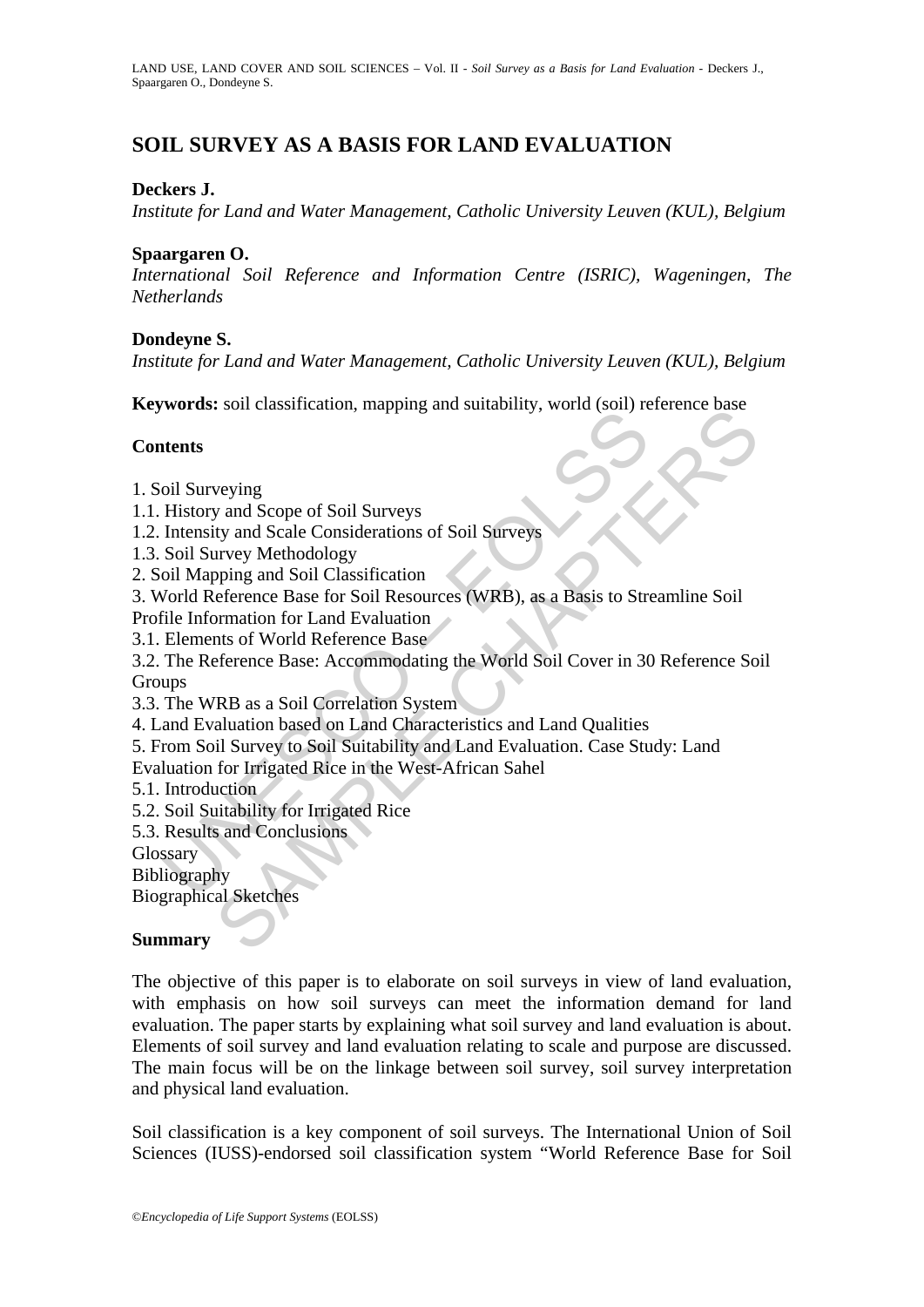Resources" is briefly elaborated upon as a means to summarize the wealth of information from soil profiles for the purpose of land evaluation. The different steps from soil parameters, to land characteristics and land qualities for use in land evaluation are explained. The theory is illustrated by a worked example: land evaluation for irrigated rice in the West-African Sahel, wherein the Fertility Capability Classification (FCC) system is used to make the bridge between soil and land information.

## **1. Soil Surveying**

## **1.2. History and Scope of Soil Surveys**

Soil surveys provide information needed for land use management and land use planning. The selection of good land for farming is as old as agricultural land use. The fact that during early Holocene, some 8000 years ago the first farmers in Europe were cultivating the relatively rich löss soils and alluvial plains shows that these people were aware of major differences in fertility between major land units, and that they were able to judge which soil was more productive than others.

that during early Holocene, some 8000 years ago the first farm<br>ivating the relatively rich löss soils and alluvial plains shows that<br>re of major differences in fertility between major land units, and l<br>dge which soil was m iring early Holocene, some 8000 years ago the first farmers in Europe view relatively rich löss soils and alluvial plains shows that these people the relatively rich löss soils and alluvial plains shows that these people v Gong (1994) stated that the oldest historical record of soil survey and land classification is most likely the Chinese book "Yugong" in which soils of China were classified into three categories and nine classes, based on soil color, texture and hydrological features. Also now, farmers have a vast knowledge on soil and land resources which ought to be taken into account during soil surveys. However, one of the limitations is that this information is rather location-specific and not transferable as such. Unless brought together under a common denominator, indigenous knowledge will seldom lead to a synthesis of land resources for land planning and management.

According to Simson (1990), soil survey started with the systematic assessment of agricultural land in the United States in the late 1890s. Europe soon followed suit in the early 1900s. A peak in soil survey activity was reached during the 1950s, 1960s and 1970s, particularly with surveys for development projects in Africa, Asia and Latin America.

Soil surveys are meant:

- to investigate the geographical distribution of soils that occur in a given area;
- to determine the most important characteristics of the soils;
- to delineate map units and describe them in a logical legend in terms of dominant, associated and inclusion soil units, including classification of soils. Soil surveys ultimately lead to evaluation of the quality of the different map units for specific types of land use.

The latter point is most crucial. Soil surveys are always conducted with a certain purpose in mind which will be reflected upon in the map legend and in the explanatory notes. Soil data are only part of the information which is needed for land evaluation. Additional data should be supplemented on climate, water resources, landforms, land use and the people in their socio-economic setting.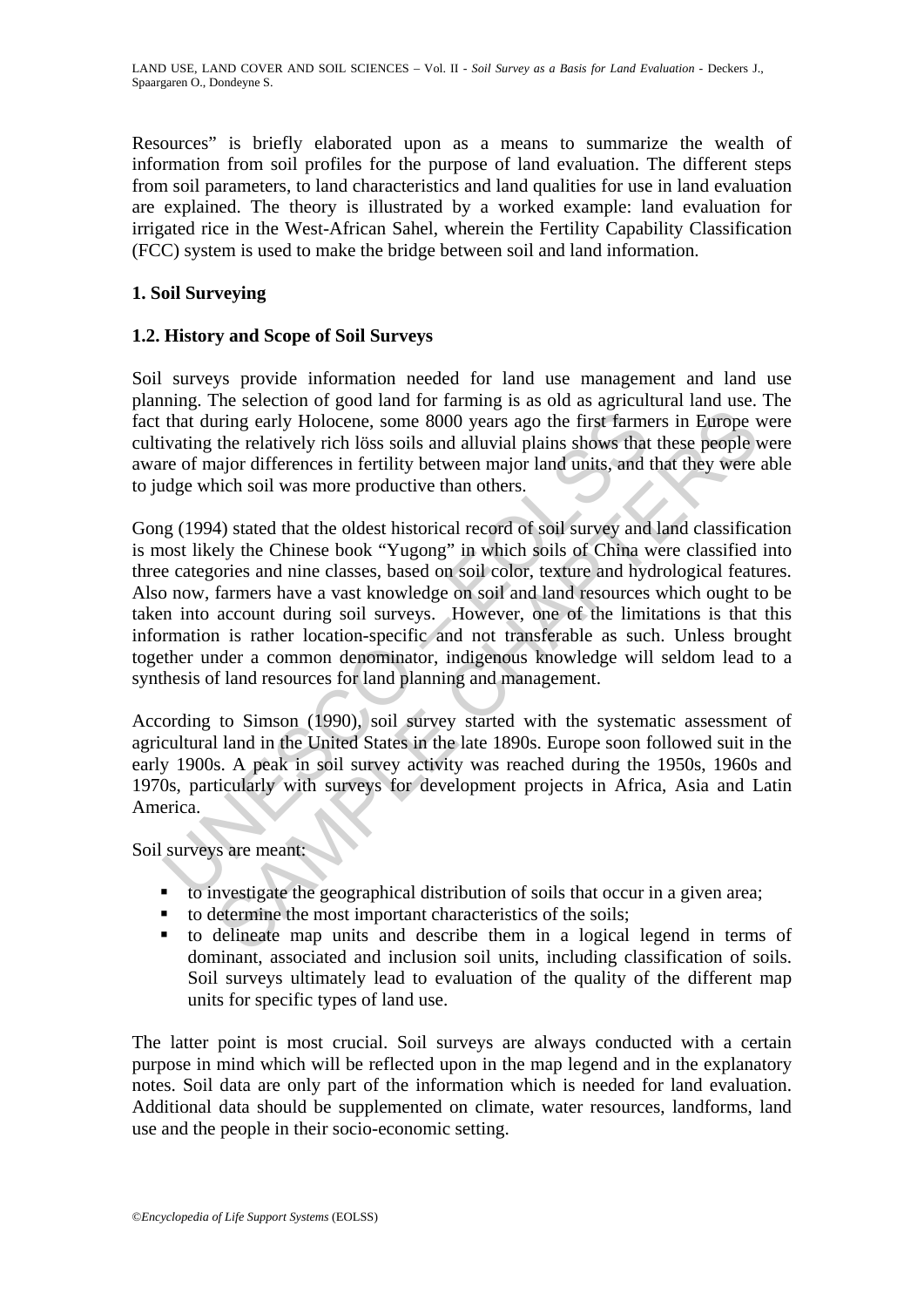### **1.2. Intensity and Scale Considerations of Soil Surveys**

The data requirement during field surveys is related to the specific objectives of the study and types of land use under consideration. The scale and intensity of soil surveys are set in function of the objectives of the evaluation and time/money available. An overview of types of soil surveys, scale, purpose and methods used is given in Table 1.

| <b>Exploratory</b>                                                              |  |  |  |  |
|---------------------------------------------------------------------------------|--|--|--|--|
| Scale: 1:500,000 - 1:1,000,000                                                  |  |  |  |  |
| Purpose: establish major soil regions                                           |  |  |  |  |
| <b>Methods:</b>                                                                 |  |  |  |  |
| Deductions from other maps, geological surveys, vegetation records<br>$\bullet$ |  |  |  |  |
| Remote sensing and ground verification                                          |  |  |  |  |
| Reconnaissance                                                                  |  |  |  |  |
| Scale: 1:100,000 - 1:250,000                                                    |  |  |  |  |
| Purpose: Systematic land resources inventory                                    |  |  |  |  |
| <b>Methods:</b>                                                                 |  |  |  |  |
| Aerial photo interpretation                                                     |  |  |  |  |
| Comprehensive field surveys and land system analysis                            |  |  |  |  |
| Profile description $+$ analyses                                                |  |  |  |  |
| Semi-detailed                                                                   |  |  |  |  |
| Scales: 1:20,000 - 1:50,000                                                     |  |  |  |  |
| <b>Purpose:</b>                                                                 |  |  |  |  |
| Project feasibility studies                                                     |  |  |  |  |
| Land use development                                                            |  |  |  |  |
| <b>Methods:</b>                                                                 |  |  |  |  |
| Aerial photo interpretation                                                     |  |  |  |  |
| Intensive field observations                                                    |  |  |  |  |
| Profile descriptions and analysis                                               |  |  |  |  |
| <b>Detailed</b>                                                                 |  |  |  |  |
| Scales: 1:10,000 and larger                                                     |  |  |  |  |
| Purpose: farm planning                                                          |  |  |  |  |
| Methods:                                                                        |  |  |  |  |
| Very intensive soil augering                                                    |  |  |  |  |
| Laboratory analysis                                                             |  |  |  |  |
|                                                                                 |  |  |  |  |
| Table 1: Types of soil surveys versus scale, purpose and methods used           |  |  |  |  |
| (after Dent and Young, 1981)                                                    |  |  |  |  |
|                                                                                 |  |  |  |  |
|                                                                                 |  |  |  |  |
| ate of progress of soil surveys depends on scale of the survey and sample       |  |  |  |  |
| quirement as illustrated in Table 2.                                            |  |  |  |  |
|                                                                                 |  |  |  |  |
|                                                                                 |  |  |  |  |

#### Table 1: Types of soil surveys versus scale, purpose and methods used (after Dent and Young, 1981)

Rate of progress of soil surveys depends on scale of the survey and sampling requirement as illustrated in Table 2.

| <b>Survey type</b>    | <b>Scale</b> | 1 cm on the map   | <b>Observation</b> | <b>Progress rate</b> |
|-----------------------|--------------|-------------------|--------------------|----------------------|
|                       |              | $=$ field surface | density            | per 20 days          |
| Very high             | 1:5,000      | $0.25$ ha         | $1/0.5$ ha         | 500 ha               |
| intensive             | 1:10,000     | 1.00 ha           | $1/2.5$ ha         | 800 ha               |
| <b>High intensive</b> | 1:20,000     | 4.0 <sub>ha</sub> | $1/8$ ha           | 1250 ha              |
|                       | 1:25,000     | 6.25 ha           | $1/12.5$ ha        | 1500 ha              |
| <b>Medium</b>         | 1:50,000     | $25$ ha           | $1/50$ ha          | $75 \text{ km}^2$    |
| intensity             |              |                   |                    |                      |
| Low intensity         | 1:100,000    | $km^2$            | $1/\mathrm{km}^2$  | $200 \text{ km}^2$   |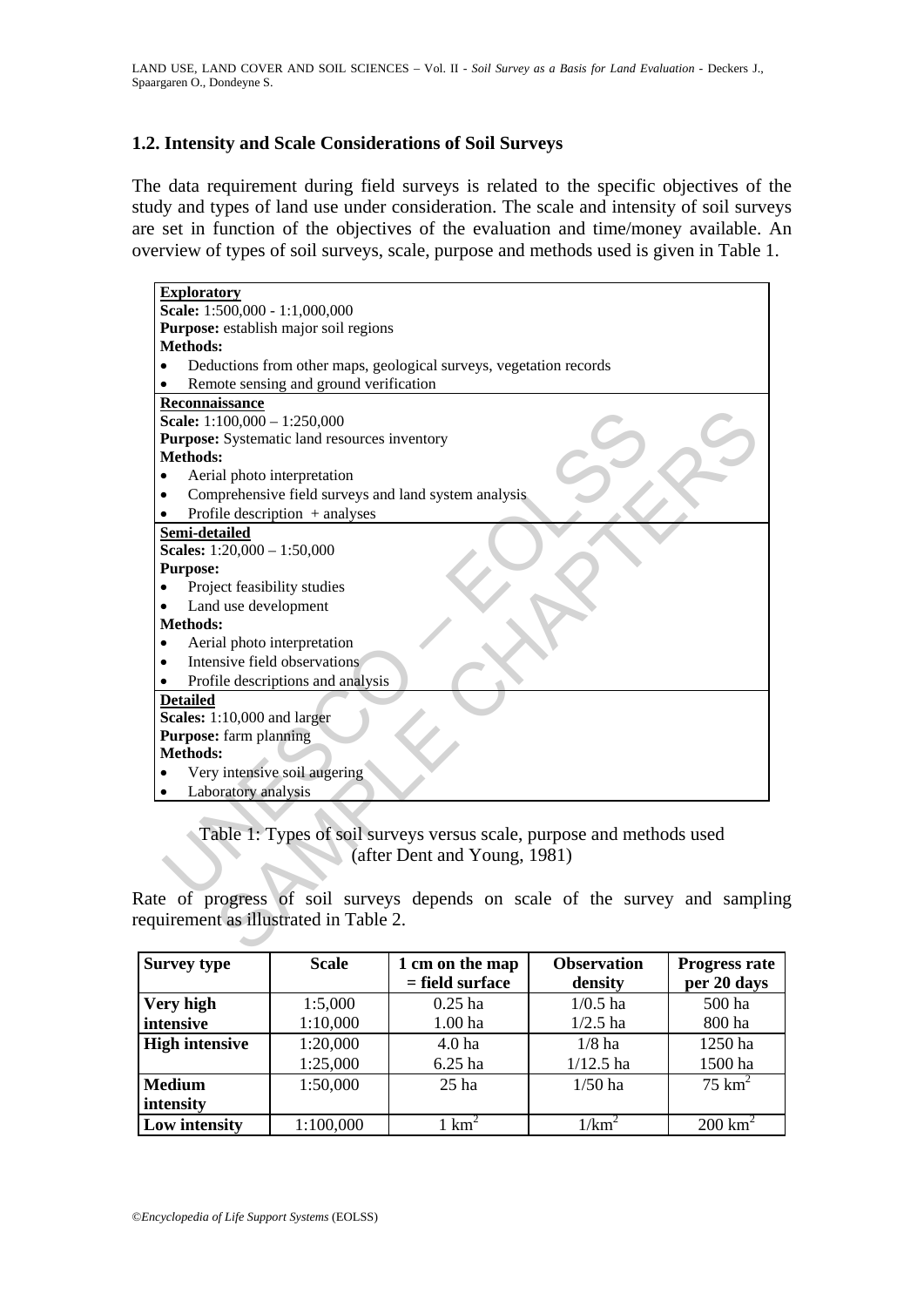Table 2: Soil survey intensity versus sampling density and progress rate of mapping activities (after Dent and Young, 1981)

### **1.3. Soil Survey Methodology**

Soil surveying usually comprises five essential steps: (1) background study; (2) groundtruthing of collected geo-referenced information such as aerial or remote sensing data; (3) in-depth soil profile study and soil sampling; (4) extrapolation and boundary verification; (5) laboratory analysis; (6) data crunching, map production, interpretation and reporting.

(1) During the *background study* all relevant data on the target area are compiled, including former studies and existing maps; most important are aerial photographs. If available, time series of aerial photographs are of particular value for reconstructing land use history. Stereoscopic interpretation of the aerial photographs allows in-door investigation of the geomorphology of the area and its relationship with soils and vegetation patterns. The scale at which the maps are published is usually twice as small as the scale with which the aerial photo interpretation of the terrain was done, for example when the area is studied with 1/20,000 scale aerial photos, the resulting soil maps will be published at 1/40,000 scale.

Other relevant background information which needs to be compiled concerns hydrology, geology and lithology, geomorphology, land use history, phytosociology, and past and present land use.

uding former studies and existing maps; most important are aer<br>lable, time series of aerial photographs are of particular value<br>luse history. Stereoscopic interpretation of the aerial photograp<br>stigation of the geomorpholo former studies and existing maps; most important are aerial photograph<br>time series of aerial photographs are of particular value for reconstruction<br>time series of aerial photographs are of particular value for reconstruct (2) Aerial photographs glued together as a full-cover mosaic may serve as a base for *ground truth* of stereoscopic interpretations. Assessment of soil variability can be done in different ways. In hilly areas Gobin et al. (2000) introduced the concept of integrated *transect walks.* Soils are mapped from hilltops to valleys along transects which ideally have been set out on the aerial photographs during stereoscopic analysis. In the best case these walks are done by a multidisciplinary team and in the presence of local inhabitants (e.g. farmers, pastoralists). On flat terrain the link between soils and landscape is less clear and soil profiles are sampled according to a systematic grid. Soil variability is assessed by auger down to 120cm depth or deeper. An auger register is established by logging readily observable soil characteristics such as soil colour, texture, soil depth, stoniness, drainage, parent rock and so on. At each observation point due attention is paid to other relevant features such as signs of erosion/deposition, status of the vegetation (species composition and cover), micro-topography, aspect, presence of fauna (e.g. ants, termites, moles etc).

(3) After having established the dominant soil regions during the transect walks, representative sites are located for *in-depth soil profile studies.* From each site general information is recorded such as its coordinates (by GPS-logging), land system data (geological formation, parent material, physiography, altitude, land use/vegetation, micro-climate). Soil profiles are dug 2 metres deep, 2.5 metres long and 1 metre wide, leaving steps opposite to the description side for easy access. Vertical variability of the soil horizons in the profile pit is assessed by carefully investigating differences in colour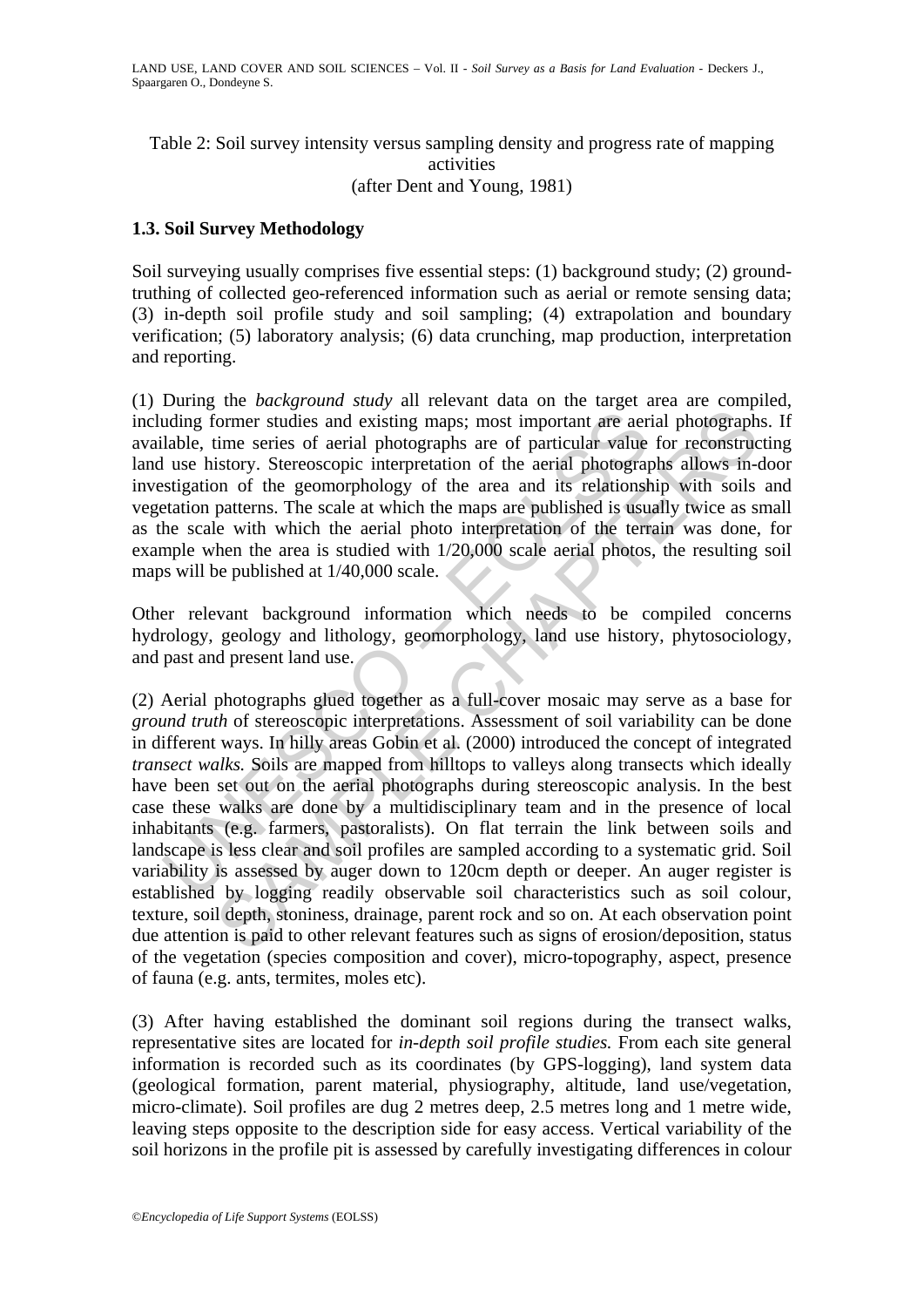patterns, texture variations, resistance to penetration by knife, consistency, structure, humus accumulations, presence of clay coatings, inclusions, salts, manganese, cementation, rooting patterns and so on. De Pauw (1985) prepared a handy reference data sheet given in Table 3. This template was based on the FAO Guidelines for Soil Profile Description. Though detailed profile description conventionally stops at 2 metres depth it is usually warranted to assess the deeper layers by soil auger, with particular attention to depth of parent rock, hardpans, groundwater table, and presence of salinity or alkalinity.

On the stairs of the profile pit, horizontal horizon sections are studied with special attention for vertical porosity (worm galleries, small burrows etc.) and polygonal cracking patterns. Soil sampling of selected representative profiles is done at this stage. For the purpose of chemical soil analysis, a disturbed sample  $(\pm 1 \text{ kg})$  is taken from each horizon. For physical analysis undisturbed core samples are needed. For that purpose 100 cc *copecky rings* are taken in two or three replicates per horizon. Important to note is that for a proper physical analysis it is necessary that the soil profile is moist (at field capacity). Time permitting hydrological conductivity is measured on-site by an infiltrometer to assess the intake rate, and by auger hole method to investigate sub-soil permeability.

zon. For physical analysis undisturbed core samples are needed<br>cc *copecky rings* are taken in two or three replicates per horizon<br>at for a proper physical analysis it is necessary that the soil profit<br>acity). Time permit For or physical analysis undisturbed core samples are needed. For that purecky rings are taken in two or three replicates per horizon. Important to proper physical analysis it is necessary that the soil profile is moist ( (4) *Extrapolation and borderline identification* is done by linking the information from the auger register to soil profile descriptions. After field classification of the soil profiles, all auger observations can be correlated to the soil profiles and all observation points are plotted on the base map (usually a topographic map or an aerial photo composite) along with the landscape features. At that stage a conceptual model emerges, linking the distribution of soils to landscape features. Three-dimensional terrain models produced by GIS technology have proven to be invaluable at this stage to guide extrapolation from transect to full land coverage. Depending on the scale of the survey and terrain complexity, it will then be necessary to verify the mapped boundary lines in the field by augering and by small soil profile pits (micro pits) along additional transect walks.

(5) The purpose of *laboratory analyses* is to provide hard data on land characteristics which are necessary for soil classification and for calculations in land evaluation models. The type of analysis required depends on the purpose of the survey. A sample list of routine analysis done for the purpose of soil classification for physical land evaluation is depicted in Table 3. This comprises for each horizon: the particle-size distribution, pH, electrical conductivity (EC), organic carbon (OC) and nitrogen contents, cation exchange capacity (CEC), exchangeable bases, phosphorus content, soil moisture retention capacity and saturated hydraulic conductivity. For specific analytical data requirements to classify certain soils as Andosols, Podzols and Alisols, reference is made to the FAO World Soil Resources Report Nr. 84.

(6) Once the laboratory data are on file, field classification of the soil profile pits can be verified and the soil map can be finalized. The legend of the map is constructed in such a way that it serves its purpose to a maximum extent. From the original soil map thematic maps are produced which translate the selected information from the soil maps into qualities for a certain land utilization type for example irrigated agriculture.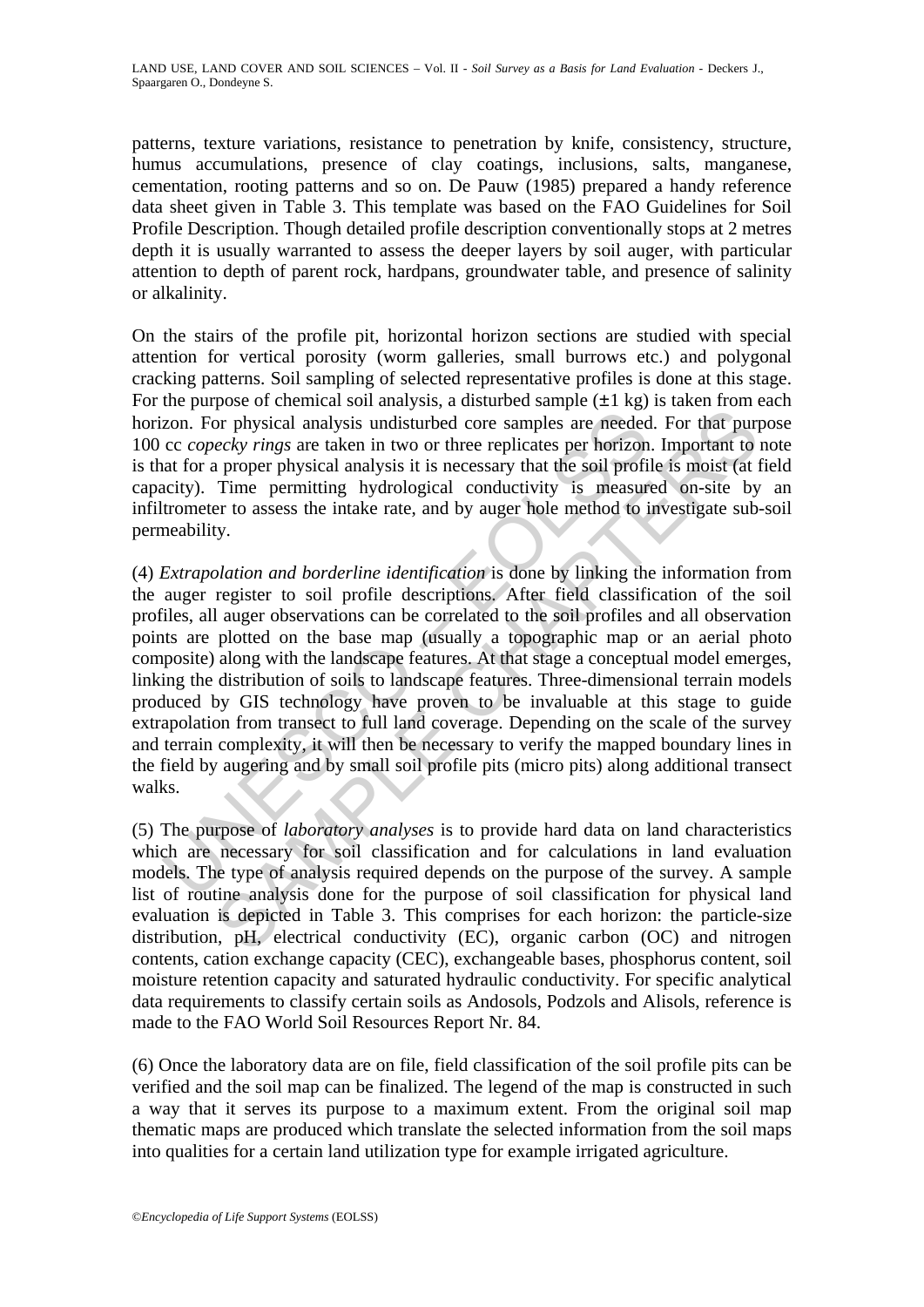- -

-

# TO ACCESS ALL THE **31 PAGES** OF THIS CHAPTER, Visit[: http://www.eolss.net/Eolss-sampleAllChapter.aspx](https://www.eolss.net/ebooklib/sc_cart.aspx?File=E1-05-02-01)

#### **Bibliography**

Deckers, J., Driessen, P., Nachtergaele F., Spaargaren O. and Berding, F. (2001). *Anticipated developments of the World Reference Base for Soil Resources*. Proceedings of the American Soil Science Society Meeting, Charlotte, 13 pp. [State-of-the-art article on the World Reference Base for Soil Resources]

Dent, D. and Young, A. (1981) *Soil Survey and Land Evaluation*. E & FN Spon, reprint 1993. [A standard handbook on soil survey and land evaluation]

De Pauw, E. (1985). Guidelines for soil profile description. *Skills Transfer and Training Handbook Nr. 1*, FAO Project Eth/82/008, Addis Ababa, Ethiopia, 47 pp. [Practical handbook on the subject based on the FAO Guidelines, 1990]

*lophens of the word regerent Buses for 500 finesbattes.* Tococcoungs or the World Reference Base for 500 finespacking, Charlotte, 13 pp. [State-of-the-art article on the World Refurces]<br>
1. D. and Young, A. (1981) *Soil* of the word Repertate Dates (pi Soli Resources. Finderal Repertation and Solid Repertation and Solid Reference Base for<br>ting, Charlotte, 13 pp. [State-of-the-art article on the World Reference Base for<br>1 Young, A. (1981) Dondeyne, S., Deckers, J. and Raes, D. (1995). Land evaluation for irrigated rice in the West-African Sahel*.*. In: Miézan, K., Wopereis, M., Dingkuhn, M., Deckers, J., Randolph, T., eds, *Irrigated rice in the Sahel: Prospects for sustainable development.* Proceedings International Workshop at the WARDA/ADRAO Sahel Research Center, Saint Louis, Senegal, p. 381-395. [Regional case study from which the sample land evaluation in this contribution is taken]

Driessen, P., Deckers, J., Spaargaren, O. and Nachtergaele, F., eds. (2001). *Lecture Notes on the Major Soils of the World.* World Soil Resources Reports 94, FAO, Rome, Italy. [Comprehensive textbook on soil geography and World Reference Base for Soil Resources targeted at students. Presently, a CD-ROM with some 600 pictures of soils and landscapes goes along with this book, FAO Land and Water Digital Media Series N°19]

Duchaufour, P. (2001). Introduction à la science du sol. *Sol, Végétation, Environnement*, 6e édition de l'Abrégé de pédologie. Dunot, Paris, 331 pp. [Baseline book on pedology]

Euroconsult (1989). *Agricultural Compendium for rural development in the tropics and subtropics.*  Elsevier, 740 p. [General all-round backstopping book for agronomists]

FAO - Unesco (1974). *Soil map of the world 1/5,000,000. Volume 1, Legend*. FAO Rome Italy, 59 p. [Legend of the first soil map of the world, with definition of diagnostic criteria and a key to the major soil groups]

FAO (1976). *A framework for land evaluation.* FAO Soils Bulletin Nr. 32, FAO, Rome, Italy, 72 pp. [Baseline reference publication on land evaluation]

FAO (1990). *Guidelines for Soil Description*. FAO, Rome, Italy, 69 pp. [Field reference book to assist in systematic soil profile descriptions for soil surveys]

FAO (1991). *The digitized soil map of the world: Vol. 1, Africa*. FAO, Rome, Italy. [Georeferenced database]

FAO/ISRIC/ISSS (1998). *World Reference Base for Soil Resources*. World Soil Resources Report, 84 1998, FAO, Rome. [First comprehensive reference publication on the "World Reference Base for Soil Resources", explaining the diagnostic criteria and the classification system, including the key to the reference units and sub-units]

FAO (1998). ECOCROP2 – Environmental Crop Responses, Land and Water Digital Media Series nr. 4 (http//ecocrop.fao.org). [Environmental suitability database]